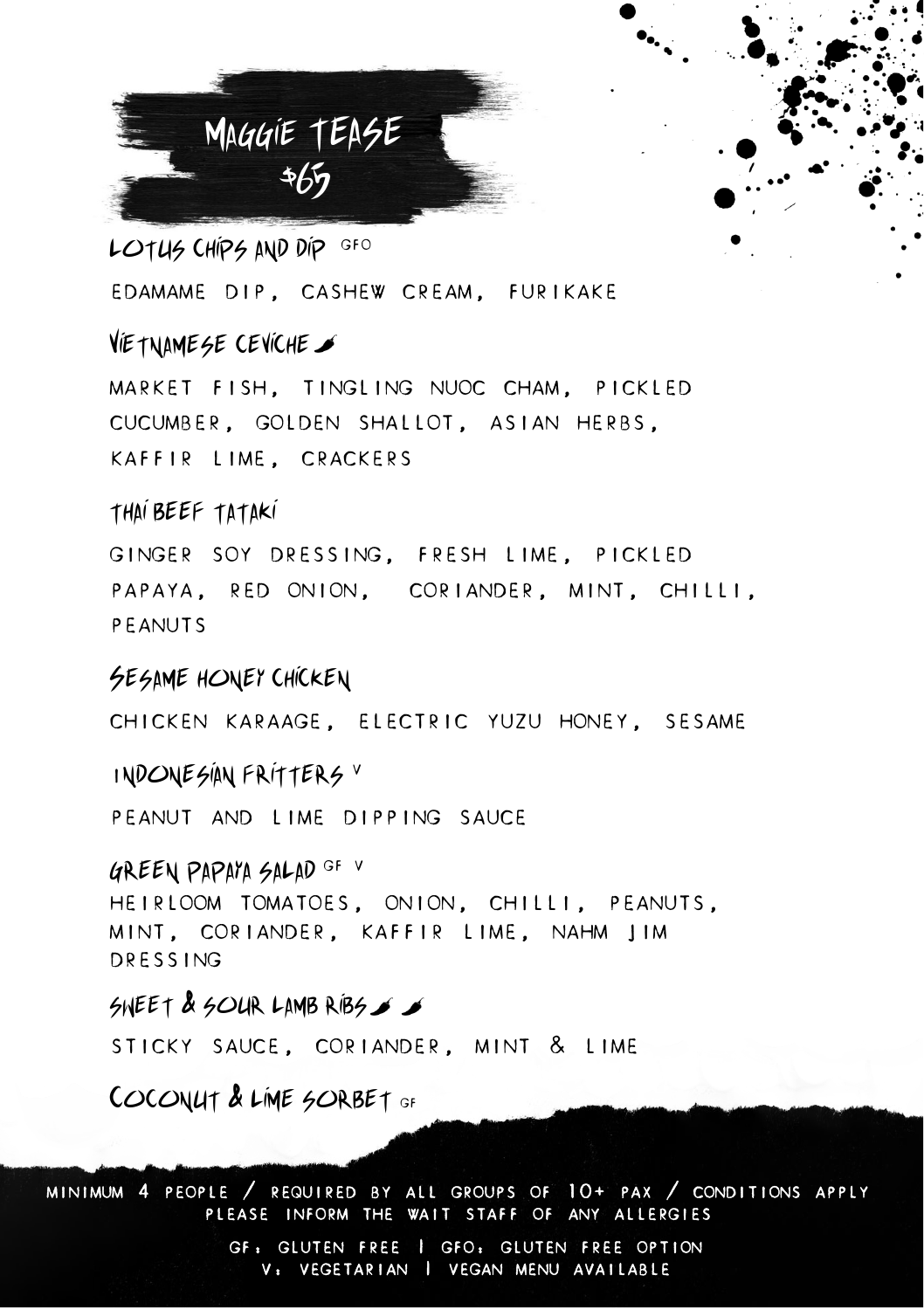

## Vietnamese ceviche

MARKET FISH, TINGLING NUOC CHAM, PICKLED CUCUMBER, GOLDEN SHALLOT, ASIAN HERBS, LIME KAFFIR LIME, CRACKERS

## thai beef tataki

GINGER SOY DRESSING, FRESH LIME, PICKLED PAPAYA, RED ONION, CORIANDER, MINT, CHILLI, PEANUTS

## Sesame honey chicken

CHICKEN KARAAGE, ELECTRIC YUZU HONEY, SESAME

#### GREEN PAPAYA SALAD GF V  $\blacktriangleright$

HEIRLOOM TOMATOES, ONION, CHILLI, PEANUTS, MINT, CORIANDER, KAFFIR LIME, NAHM JIM DRESSING

# TOM KHA CURRY GF MORETON BAY BUGS & PRAWNS, COCONUT & KAFFIR

# PENANG CURRY GF V SS ROAST PUMPKIN, RICOTTA, ZATTAR, CORIANDER, THAI BASIL, CHILLI OIL

#### STEAMED RICE GF V

MAGGIE'S ROTI V

#### wok broccolini

CASHEW CREAM, ORIENTAL BBQ SAUCE, CRISPY GARLIC

## COCONUT & LIME SORBET GF

## caramelised pork belly

CHILLI & PALM SUGAR CARAMEL, PEANUTS, GREEN APPLE, MINT, CORIANDER, KAFFIR LIME, NAHM JIM

MINIMUM 4 PEOPLE / REQUIRED BY ALL GROUPS OF 10+ PAX / CONDITIONS APPLY PLEASE INFORM THE WAIT STAFF OF ANY ALLERGIES

> GF: GLUTEN FREE | GFO: GLUTEN FREE OPTION V: VEGETARIAN | VEGAN MENU AVAILABLE